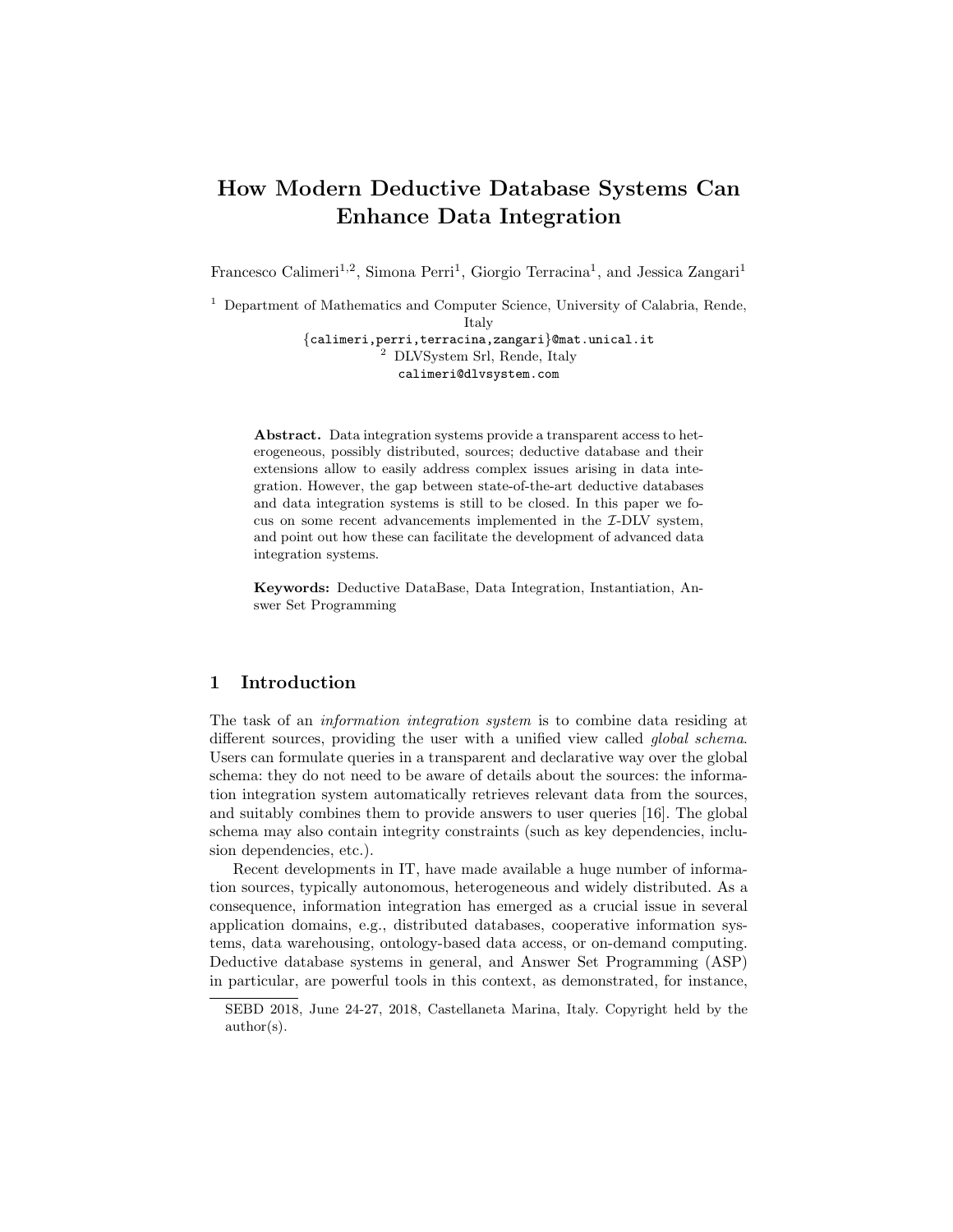by the approaches formalized in  $[3, 4, 17]$ . More generally, the adoption of logicbased systems allows to easily address complex problems like Consistent Query Answering (CQA) [22] and querying ontologies under inconsistencies [15]. The database community has spent many efforts in this area, and relevant research results have been obtained to clarify semantics, decidability and complexity of data-integration systems under different assumptions. However, filling the gap between deductive database systems and database integration tools is still an open challenge, and continuous improvements and extensions in ASP systems [9, 14] are certainly important contributions to reach this goal.

In this paper we discuss some of the most recent database oriented innovations in ASP as implemented in the I-DLV system, and we point out how such improvements may enhance advanced data integration systems.

## 2 The *x*-DLV System

The *I*-DLV system [7] is a stand-alone modern ASP instantiator and deductive database engine, that has been also integrated as the grounding module of the renewed version of the popular system DLV [1]. The description of all the features of I-DLV is out of the scope of this paper. In the following, we outline the major features having an important impact on I-DLV as deductive database engine. For a comprehensive list of customizations and options, along with further details, we refer the reader to [7, 6] and to the online documentation [10].

#### 2.1 Overview of evaluation features

 $I$ -DLV supports the ASP-Core-2 [5] standard language; its high flexibility and extensible design ease the incorporation of optimization techniques, language updates and customizability. We provide next a brief overview of its instantiation process, focusing on peculiar optimizations whose synergic work, that can be driven at a fine-grained level from the user, is the key of  $\mathcal{I}-\text{DLV}$  efficiency.

Optimizations. The system adopts a bottom-up evaluation strategy based on a semi-naïve approach [27]. One of the most crucial and computationally expensive tasks is the grounding of each rule; it resembles the evaluation of the relational joins among positive body literals, and I-DLV adopts a bunch of techniques to optimize it, many of which inspired by the database field and properly enhanced and readapted to  $I$ -DLV purposes. Here we mention *body-reordering* criteria, indexing strategies and *decomposition rewritings* [8], along with additional finetuning optimizations acting to different extents on the evaluation process, with the general common aim of reducing the search space and improving overall performances [7].

– Body-reordering techniques aim at finding an optimal execution ordering for the join operations, by varying the order of literals in the rule bodies. Different orderings have been defined for *T*-DLV; the one adopted by default has been specifically designed by considering the effects of each literal on the binding of variables [7].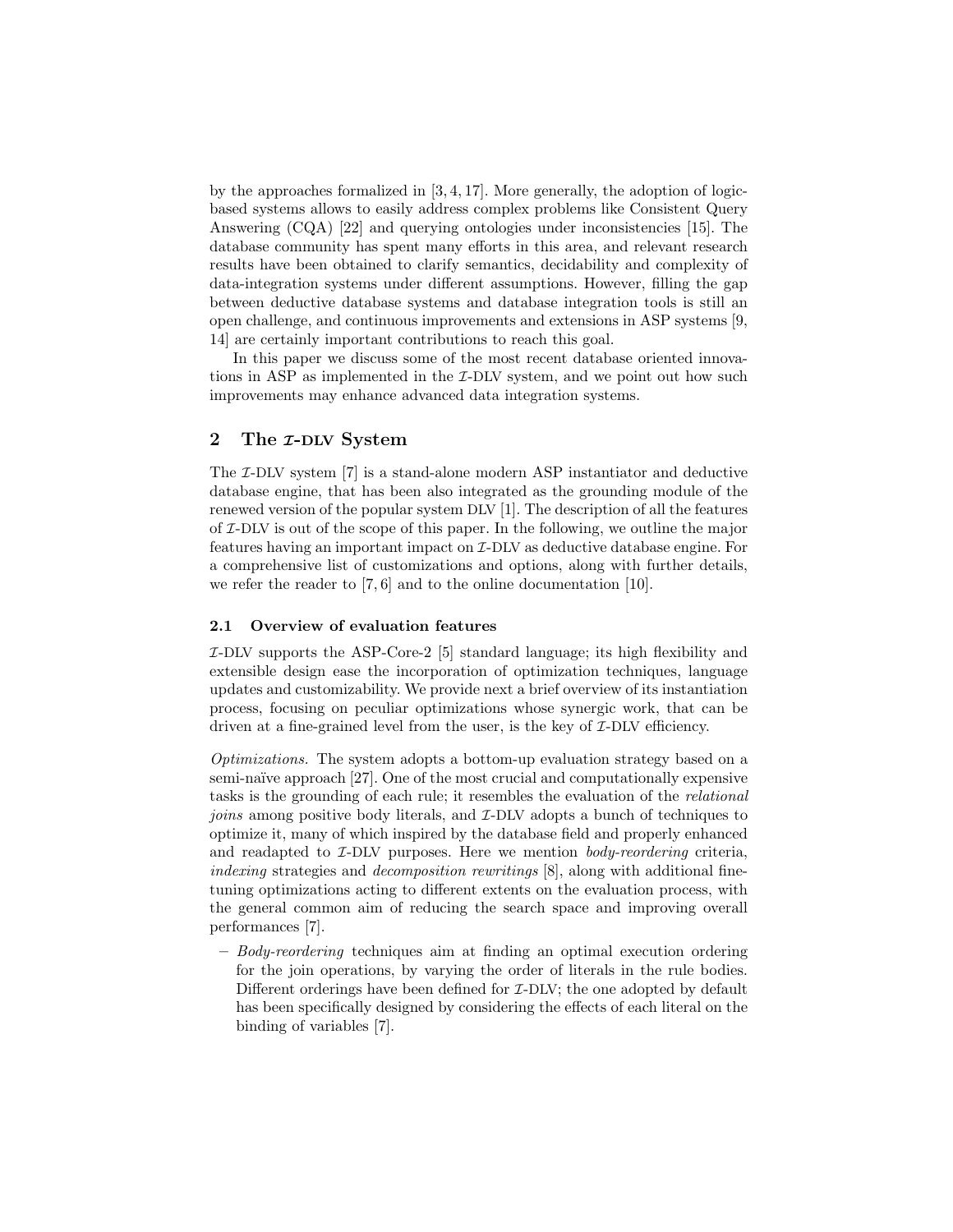- $-$  Indexing techniques, instead, are intended to optimize the retrieval of matching instances from the predicate extensions.  $I$ -DLV defines a flexible indexing schema: any predicate argument can be indexed, allowing both single- and multiple-argument indices, and for each predicate different indexing data structures can be built "on-demand", only if needed, while instantiating a rule containing that predicate in its body.
- $-$  *T*-DLV exploits also a heuristic-guided *decomposition rewriting* technique relying on hyper-tree decompositions that replaces long rules with sets of smaller ones, with the aim of transforming the input program into an equivalent one possibly evaluated more efficiently.
- Eventually, we cite a series of techniques falling into the category of join optimizations, such as "pushing down selections" and other join rewritings; they have diverse aims, such as decreasing the number of matches considered during rule instantiation, early recovering inconsistencies in the input program, or syntactically rewriting the input program with the twofold intent of easing the instantiation and improving performance.

*Query answering* in  $\mathcal{I}-\text{DLV}$  is empowered with the *magic-sets* technique [2]: when the input program features a query, it simulates a top-down computation by rewriting the input program for identifying the relevant subset of the instantiation which is sufficient for answering the query. Restrictions on the instantiation is obtained by means of additional "magic" predicates, whose extensions represent relevant atoms with respect to the query.

Customizability. I-DLV provides a fine-grained control over the whole computational process, allowing for enabling/disabling each one of the many optimization techniques both via command-line options and inline annotations. More in detail, I-DLV programs can be enriched by global and local annotations (i.e., on a per-rule basis), for customizing some machineries such as body ordering and indexing. For instance, the indexing schema of a specific atom in a rule can be constrained to satisfy some specific conditions, annotating the rule as follows: %@rule\_atom\_indexed(@atom=a(X,Y,Z), @arguments={0,2}). when instantiating the annotated rule, the atom  $a(X, Y, Z)$  will be indexed, if possible, with a doubleindex on the first and third arguments.

Since its release,  $I$ -DLV proved its reliability and efficiency as both ASP grounder and deductive database engine. Recently, in the latest ASP Competition [14] I-DLV ranked both as first and second combined with an automatic solver selector [12] that inductively chooses the best solver depending on some inherent features of the instantiation produced, and with the state-of-the-art solver *clasp* [13], respectively. Moreover,  $I$ -DLV performance results are promising also as deductive database system [7]. The system has been tested on the query-based set of problems from OpenRuleBench [20], an open set of resources featuring a suite of benchmarks for analyzing performance and scalability of different rule engines, and compared with the former DLV version and XSB [24], which was among the clear winners of the official OpenRuleBench runs [20] and is currently one of the most widespread logic programming and deductive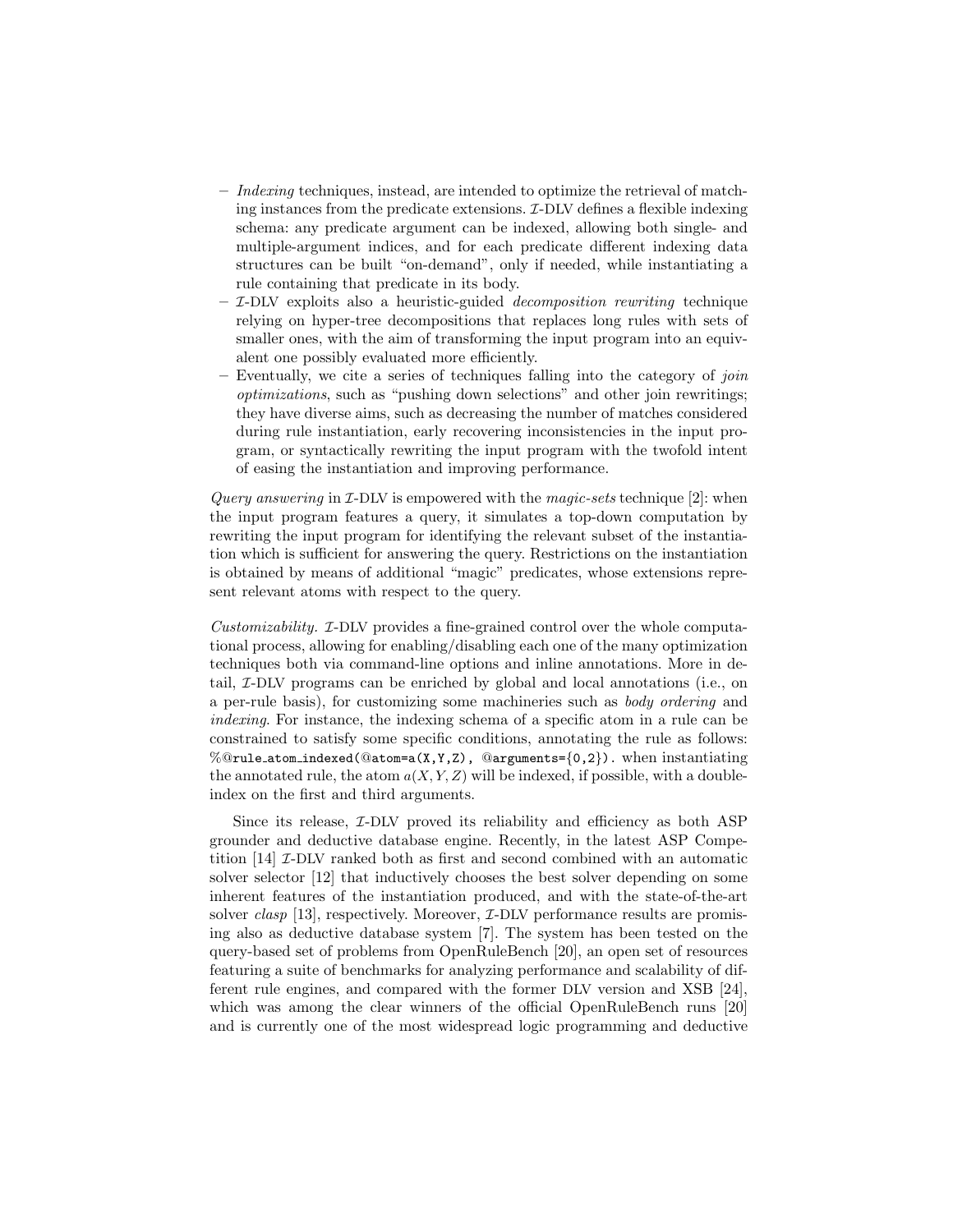database systems. Results show that not only I-DLV behaves better than DLV, but it is definitely competitive against XSB. For a detailed description on such experiments we refer the reader to [7].

#### 2.2 Interoperability Features

In this section we briefly illustrate mechanisms and tools of  $\mathcal{I}-\text{DLV}$  for  $(i)$  interoperability with external systems,  $(ii)$  accommodation of external sources of computation, and  $(iii)$  value invention/modification within logic programs. In particular, *I*-DLV supports direct connection with relational databases and SPARQL enabled ontologies via explicit import/export directives, and access to external data via calls to Python scripts with external atoms.

RDBMS Data Access. I-DLV can import relations from an RDBMS by means of an #import\_sql directive. For instance, #import\_sql(DB, "user", "pass", "SELECT \* FROM t", p) can access database DB and import all tuples from table t into facts with predicate name p. Similarly, #export\_sql directives are used to populate specific tables with the extension of a predicate.

Ontology-Based Data Access. Data can also be imported from local RDF/XML files and from remote EndPoints via SPARQL queries by means of directives of form: #import local sparql("file","query",pred name,pred arity[,types]). or #import\_remote\_sparql("endpoint\_url","query",pred\_name,pred\_arity[,types]). where query is a SPARQL statement defining data to be imported and the optional types specifies the conversion for mapping data types to ASP-Core-2 terms. For the local import, file can be either a local or remote URL pointing to an RDF/XML file: in the latter case, the file is downloaded and treated as a local RDF/XML file; in any case, the ontology graph is built in memory. As for the remote import, the endpoint\_url refers to a remote endpoint and building the graph is up to the remote server; this second option might be very convenient in case of large datasets.

Generic Data Access via Python scripts. Input programs can be enriched by external atoms of the form:  $\&p(i_1,\ldots,i_n;\mathsf{o}_1,\ldots,\mathsf{o}_m)$ , where p is the name of a Python function,  $i_1, \ldots, i_n$  and  $o_1, \ldots, o_m$   $(n, m \ge 0)$  are input and output terms, respectively. For each instantiation  $\mathbf{i}'_1, \ldots, \mathbf{i}'_n$  of the input terms, function **p** is called with arguments  $i'_1, \ldots, i'_n$ , and returns a set of instantiations for  $o_1, \ldots, o_m$ . For instance, a single line of Python: def rev(s):  $s$ [::-1] is sufficient to define a function rev that reverses strings, and which can be used within a rule of the following form:  $revWord(Y)$ : – $word(X)$ ,  $&$ rev(X; Y). External atoms give the user a powerful tool for significantly extending interoperability, granting access to virtually unlimited external data sources. Hence, additional import/ export features to specific semistructured or unstructured data sources can be externally defined by suitable Python scripts. Obviously, "native" support for interoperability should be preferred whenever available. In fact, it is intuitive to understand that native support allows much better performance; experiments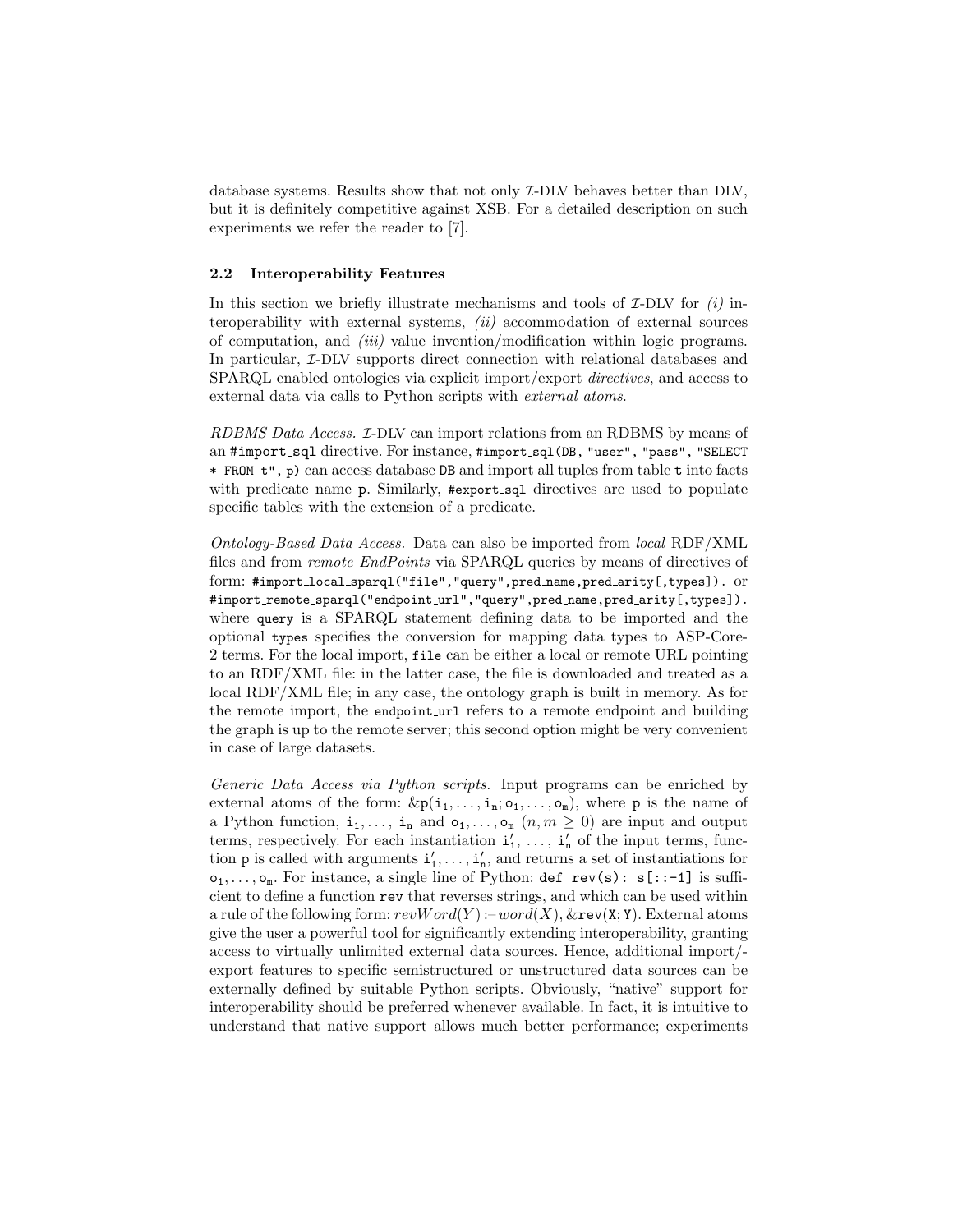

Fig. 1. Architecture of a data integration system based on  $\mathcal{I}\text{-DLV}$ .

reported in [6] give an idea of the effective gain on performance obtainable with a native support of SQL/SPARQL local import directives against the same directives implemented via Python scripts.

Value invention/modification. The availability of both external atoms and function symbols, included in the ASP-Core-2 compliance, allows to address very interesting issues from a database perspective. First of all, it is well known that function symbols allow to implement value invention by skolemization. This turns out to be a very useful feature when dealing with ontologies. Moreover, the generality of external atoms allows to include in logic rules data modification processes, typical of ETL workflows. In [26] we already described how external atoms may help data cleaning processes in a logic-based scenario.

## 3 Application of  $z$ -DLV Features for Data Integration

The adoption of deductive database technology for data integration solutions is not new [16, 17, 25, 19, 23]; however, the recent developments on ASP described in this paper, allow a more concrete application of deductive systems in realworld applications requiring integration of heterogeneous data such as RDBMS, Ontologies and Semi-structured information sources. A general architecture for a modern integration system based on  $I$ -DLV is presented in Figure 1, where both main architectural elements and specific *I*-DLV functionalities oriented to data integration are highlighted; these will be described next by layers.

The Data Layer, which comprises the set of input information sources, can handle several kind of data types:  $(i)$  standard databases can be directly accessed through the import sql directives included in  $I$ -DLV; *(ii)* graph databases, RDF ontologies, and more generally SPARQL-enabled ontologies, can be accessed by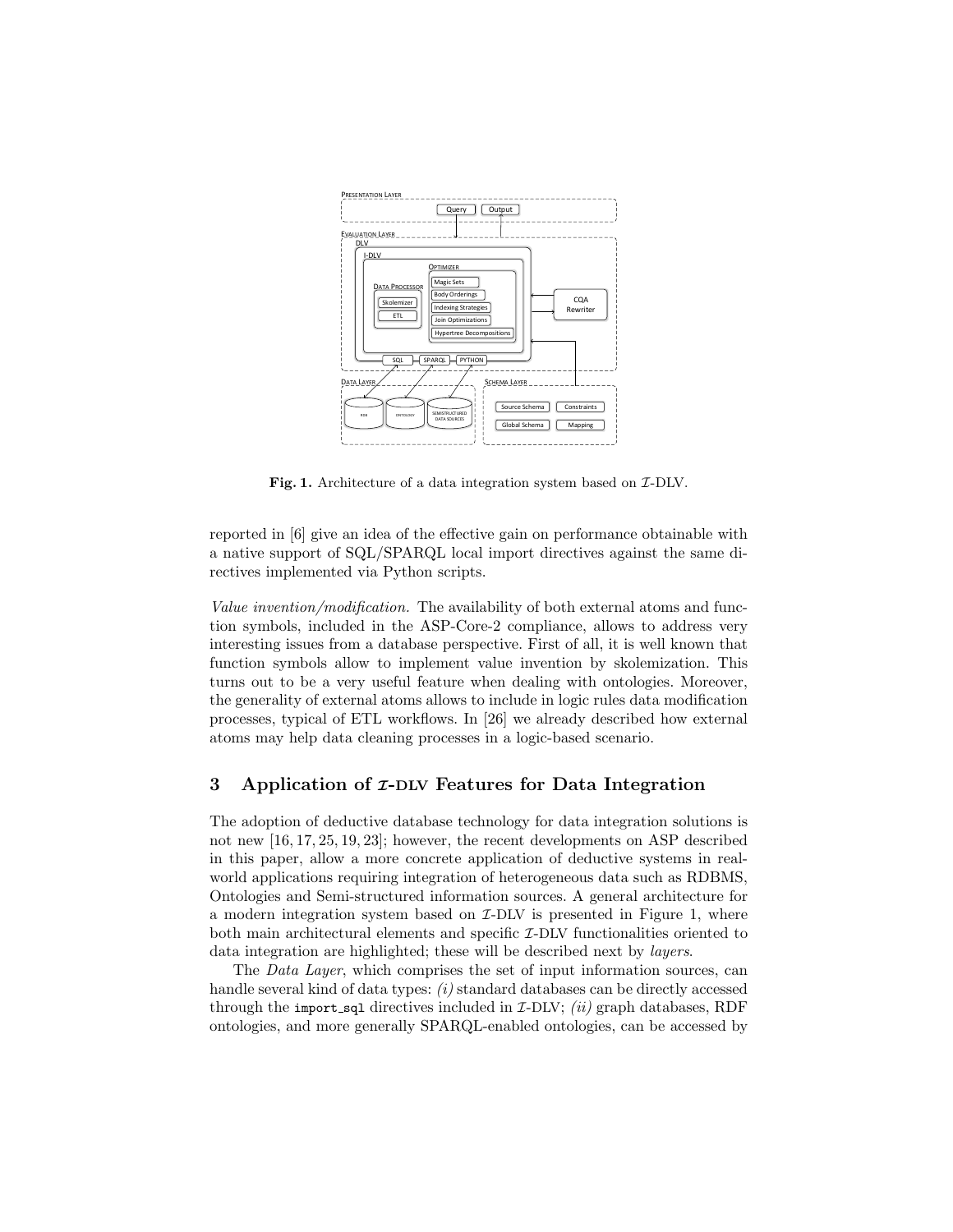the import local sparql and import remote sparql directives;  $(iii)$  interoperability with any other kind of input format can be granted by external atoms relying on suitable Python scripts.

The Schema Layer includes everything that describes the data integration context from a conceptual point of view, namely source and global schemas, mappings and constraints, in a way similar to what has been widely studied in the literature [16]. The support to this design phase could be provided by already available external graphical tools, such as the one presented in [11].

The *Evaluation Layer* includes everything that allows to transform input data, schemas, and queries into answers in an effective way. The core role is played by I-DLV which, as previously pointed out, has been incorporated as the grounding module of the DLV system. Here we concentrate our attention on three main logical portions: the Data Processor, the Optimizer, and the CQA Rewriter.

The Data Processor highlights some of the advanced functionalities included in I-DLV; in more detail, the general capabilities of Python-based external atoms put into play the possibility to include ETL processes inside the ASP engine. This is a particularly interesting innovation, since reasoning on deductive databases usually excluded ETL processes that were confined to external workflows. Moreover, ASP-Core-2 compliance of the  $I$ -DLV language implies the possibility to exploit function symbols as predicate arguments; in a database oriented setting, this allows to easily simulate skolemization. This is a particularly interesting feature when ontologies are among the inputs; in fact, it is well known that, in particular cases, value invention in ontologies can be handled via skolemization. This opportunity significantly expands data integration potentialities of the system w.r.t. existing proposals. It is worth observing that, in a parallel project involving DLV, a more general extension of ASP supporting existentially quantified rule heads, and consequently more complex axioms in ontologies, named DLV<sup>∃</sup> , has been proposed [18]; however this language extension and the corresponding evaluation engine is not included in  $\mathcal{I}-\text{DLV}$  yet.

The Optimizer applies to the resulting ASP program all database oriented optimizations previously outlined, and included in I-DLV. In more detail, magic sets, join optimizations, hypertree decompositions, body orderings and indexing strategies may altogether provide crucial speedup in query answering processes, thus allowing the adoption of the system in real application scenarios.

In order to complete the picture relative to the Evaluation Layer, it is worth observing that, if the global schema is equipped with constraints that must be satisfied during data integration, Consistent Query Answering techniques and optimizations such as the ones presented in [21, 22] can be applied. In Figure 1, this is represented as a functionality external to DLV since it is not included inside the engine yet. However, it would be straightforward to incorporate them inside the system since they are based on rewritings of ASP programs.

Finally, the Presentation Layer is devoted to allow users to compose queries and get the corresponding results. Again available external graphical tools [11] can support this phases.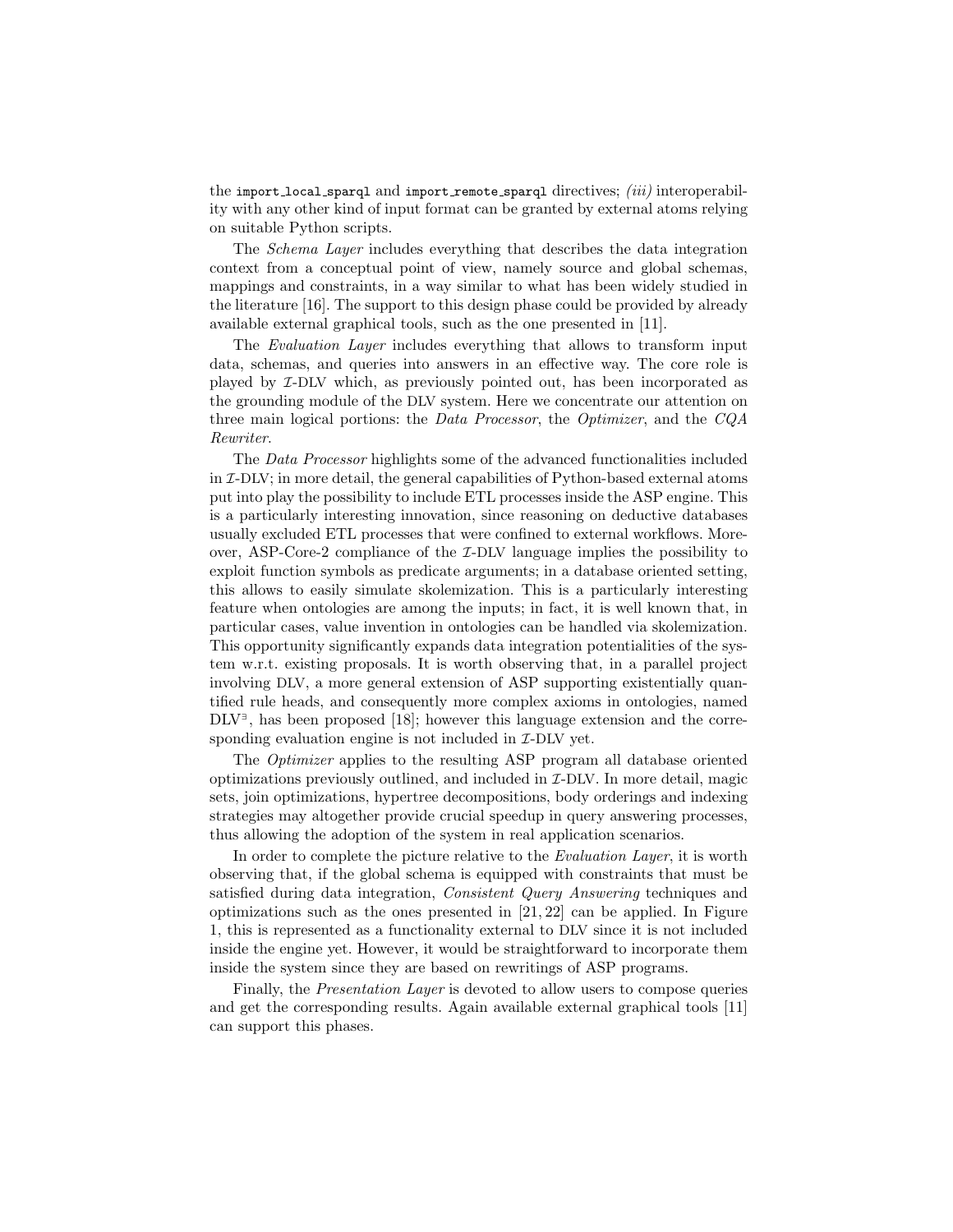# 4 Future Work

In this paper we briefly reported on the most recent advancements on the deductive system I-DLV for database oriented features, and we have shown their application to a data integration setting. In particular, reported features clearly show that data integration is still a very active and promising research area, which is kept strongly alive by new challenges arising from ontologies, semistructured and unstructured information sources. Given the positive results in terms of efficiency and extensibility we obtained for the  $I-DLV$  system, first of all we plan to incorporate in  $I$ -DLV the features already developed in parallel projects, such as the CQA rewriting and optimizations techniques and the support to existential rules introduced in DLV<sup>∃</sup> for ontology querying. Moreover, we plan to explicitly implement connectors to different data formats. As a matter of facts, reasoning on top of big data is also part of ongoing projects in the research group.

## References

- 1. Alviano, M., Calimeri, F., Dodaro, C., Fusc`a, D., Leone, N., Perri, S., Ricca, F., Veltri, P., Zangari, J.: The ASP system DLV2. In: LPNMR. Lecture Notes in Computer Science, vol. 10377, pp. 215–221. Springer (2017)
- 2. Alviano, M., Faber, W., Greco, G., Leone, N.: Magic sets for disjunctive datalog programs. Artif. Intell. 187, 156–192 (2012)
- 3. Arenas, M., Bertossi, L.E., Chomicki, J.: Specifying and Querying Database Repairs using Logic Programs with Exceptions. In: Larsen, H.L., Kacprzyk, J., Zadrozny, S., Andreasen, T., Christiansen, H. (eds.) Proceedings of the Fourth International Conference on Flexible Query Answering Systems (FQAS 2000) (2000)
- 4. Cal`ı, A., Lembo, D., Rosati, R.: Query rewriting and answering under constraints in data integration systems. In: IJCAI. pp. 16–21. Morgan Kaufmann (2003)
- 5. Calimeri, F., Faber, W., Gebser, M., Ianni, G., Kaminski, R., Krennwallner, T., Leone, N., Ricca, F., Schaub, T.: Asp-core-2: Input language format. ASP Standardization Working Group, Tech. Rep (2012)
- 6. Calimeri, F., Fusc`a, D., Perri, S., Zangari, J.: External computations and interoperability in the new DLV grounder. In: AI\*IA. Lecture Notes in Computer Science, vol. 10640, pp. 172–185. Springer (2017)
- 7. Calimeri, F., Fuscà, D., Perri, S., Zangari, J.: I-DLV: the new intelligent grounder of DLV. Intelligenza Artificiale  $11(1)$ , 5-20 (2017). https://doi.org/10.3233/IA-170104, http://dx.doi.org/10.3233/IA-170104
- 8. Calimeri, F., Fusc`a, D., Perri, S., Zangari, J.: Optimizing answer set computation via heuristic-based decomposition. In: PADL. Lecture Notes in Computer Science, vol. 10702, pp. 135–151. Springer (2018)
- 9. Calimeri, F., Gebser, M., Maratea, M., Ricca, F.: Design and results of the fifth answer set programming competition. Artif. Intell. 231, 151–181 (2016)
- 10. Calimeri, F., Perri, S., Fuscà, D., Zangari, J.: *I*-DLV homepage (since 2016), https: //github.com/DeMaCS-UNICAL/I-DLV/wiki
- 11. Febbraro, O., Grasso, G., Leone, N., Reale, K., Ricca, F.: Datalog development tools - (extended abstract). In: Datalog. Lecture Notes in Computer Science, vol. 7494, pp. 81–85. Springer (2012)